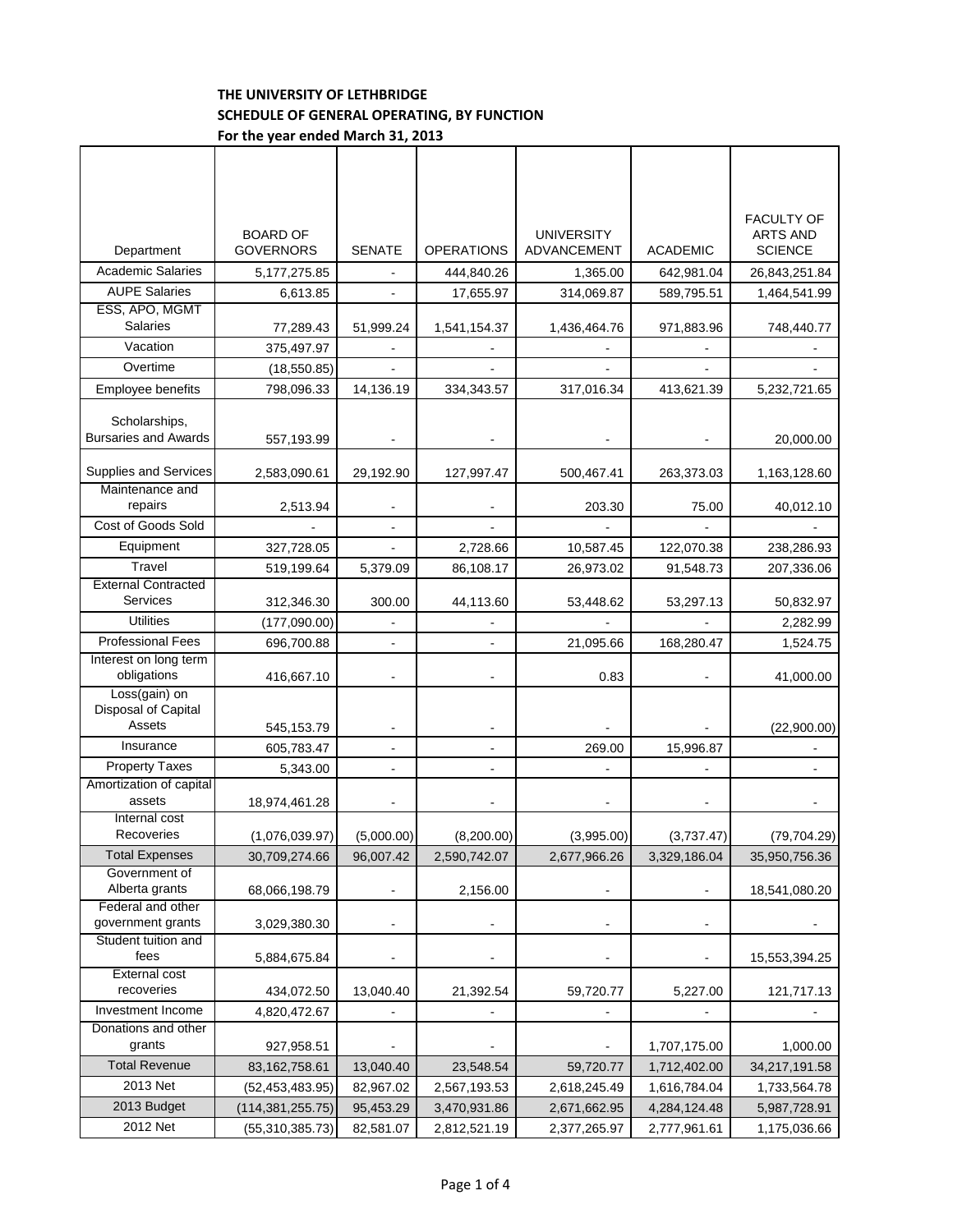|                                                |                                       |                                 |                                       | <b>FACULTY OF</b>                | <b>SCHOOL OF</b>                  |                |
|------------------------------------------------|---------------------------------------|---------------------------------|---------------------------------------|----------------------------------|-----------------------------------|----------------|
| Department                                     | <b>FACULTY OF</b><br><b>EDUCATION</b> | <b>FACULTY OF</b><br>MANAGEMENT | <b>FACULTY OF</b><br><b>FINE ARTS</b> | <b>HEALTH</b><br><b>SCIENCES</b> | <b>GRADUATE</b><br><b>STUDIES</b> | <b>LIBRARY</b> |
| <b>Academic Salaries</b>                       | 5,948,471.75                          | 8,048,073.71                    | 6,474,262.22                          | 4,741,878.93                     | 1,779,143.26                      | 1,672,441.37   |
| <b>AUPE Salaries</b>                           | 927,243.51                            | 1,526,321.12                    | 1,424,075.55                          | 375,877.41                       | 58,938.89                         | 1,482,262.84   |
| ESS, APO, MGMT<br><b>Salaries</b>              | 382,091.40                            | 555,453.34                      | 323,307.48                            | 170,219.37                       | 187,420.25                        | 227,877.37     |
| Vacation                                       |                                       |                                 |                                       |                                  |                                   |                |
| Overtime                                       |                                       |                                 |                                       |                                  |                                   |                |
| Employee benefits                              | 1,183,852.12                          | 1,767,239.78                    | 1,444,323.57                          | 943,561.41                       | 172,982.43                        | 624,832.22     |
| Scholarships,<br><b>Bursaries and Awards</b>   | 82,971.57                             | 79,400.00                       |                                       | 7,000.00                         | 1,160,129.17                      |                |
| Supplies and Services                          | 335,629.78                            | 1,127,527.68                    | 492,472.49                            | 258,135.80                       | 77,951.32                         | 217,457.81     |
| Maintenance and<br>repairs                     | 1,494.24                              |                                 | 10,152.49                             |                                  |                                   | 3,036.80       |
| Cost of Goods Sold                             |                                       |                                 |                                       |                                  |                                   |                |
| Equipment                                      | 168,124.85                            | 24,755.12                       | 739,441.59                            | 25,920.89                        | 1,604.94                          | 54,055.93      |
| Travel                                         | 375.557.12                            | 177,771.22                      | 144,113.93                            | 119,389.92                       | 40,091.18                         | 53,542.57      |
| <b>External Contracted</b><br>Services         | 538,446.36                            | 83,687.57                       | 50,327.59                             | 49,643.88                        | 19,584.04                         | 95,989.87      |
| <b>Utilities</b>                               |                                       | 1,558.59                        |                                       |                                  |                                   |                |
| <b>Professional Fees</b>                       |                                       |                                 | 15,105.32                             |                                  |                                   | 20,777.60      |
| Interest on long term<br>obligations           | 9,000.00                              | 13,000.00                       | 8,000.00                              | 21,000.00                        | 3,000.00                          |                |
| Loss(gain) on<br>Disposal of Capital<br>Assets |                                       | (205.00)                        | (20.00)                               |                                  |                                   |                |
| Insurance                                      |                                       |                                 |                                       | 89.00                            |                                   |                |
| <b>Property Taxes</b>                          |                                       |                                 |                                       |                                  |                                   |                |
| Amortization of capital<br>assets              |                                       |                                 |                                       |                                  |                                   |                |
| Internal cost<br>Recoveries                    | (17,000.00)                           | (957.12)                        | (29,661.50)                           |                                  | (7,488.60)                        | (8,495.89)     |
| <b>Total Expenses</b>                          | 9,935,882.70                          | 13,403,626.01                   | 11,095,900.73                         | 6,712,716.61                     | 3,493,356.88                      | 4,443,778.49   |
| Government of<br>Alberta grants                | 6,800,707.06                          | 8,218,084.00                    | 6,093,665.00                          | 4,029,200.00                     |                                   | 150,000.00     |
| Federal and other<br>government grants         |                                       |                                 |                                       |                                  |                                   |                |
| Student tuition and<br>fees                    | 2,993,782.77                          | 5,035,098.40                    | 4,106,239.24                          | 2,575,290.00                     | 1,247,188.65                      | 29.00          |
| External cost<br>recoveries                    | 29,376.53                             | 83,243.17                       | 315,900.71                            | 74,661.98                        |                                   | 33,659.59      |
| Investment Income                              |                                       |                                 |                                       |                                  | $\overline{a}$                    |                |
| Donations and other<br>grants                  |                                       | 225.98                          | (20, 266.35)                          | 8,994.25                         |                                   |                |
| <b>Total Revenue</b>                           | 9,823,866.36                          | 13,336,651.55                   | 10,495,538.60                         | 6,688,146.23                     | 1,247,188.65                      | 183,688.59     |
| 2013 Net                                       | 112,016.34                            | 66,974.46                       | 600,362.13                            | 24,570.38                        | 2,246,168.23                      | 4,260,089.90   |
| 2013 Budget                                    | 2,969,846.91                          | 1,985,045.48                    | 4,354,511.98                          | 2,333,990.40                     | 3,347,756.02                      | 9,100,805.60   |
| 2012 Net                                       | (187, 099.72)                         | 157,879.61                      | 139,732.81                            | (300, 174.24)                    | 1,781,670.10                      | 4,050,577.84   |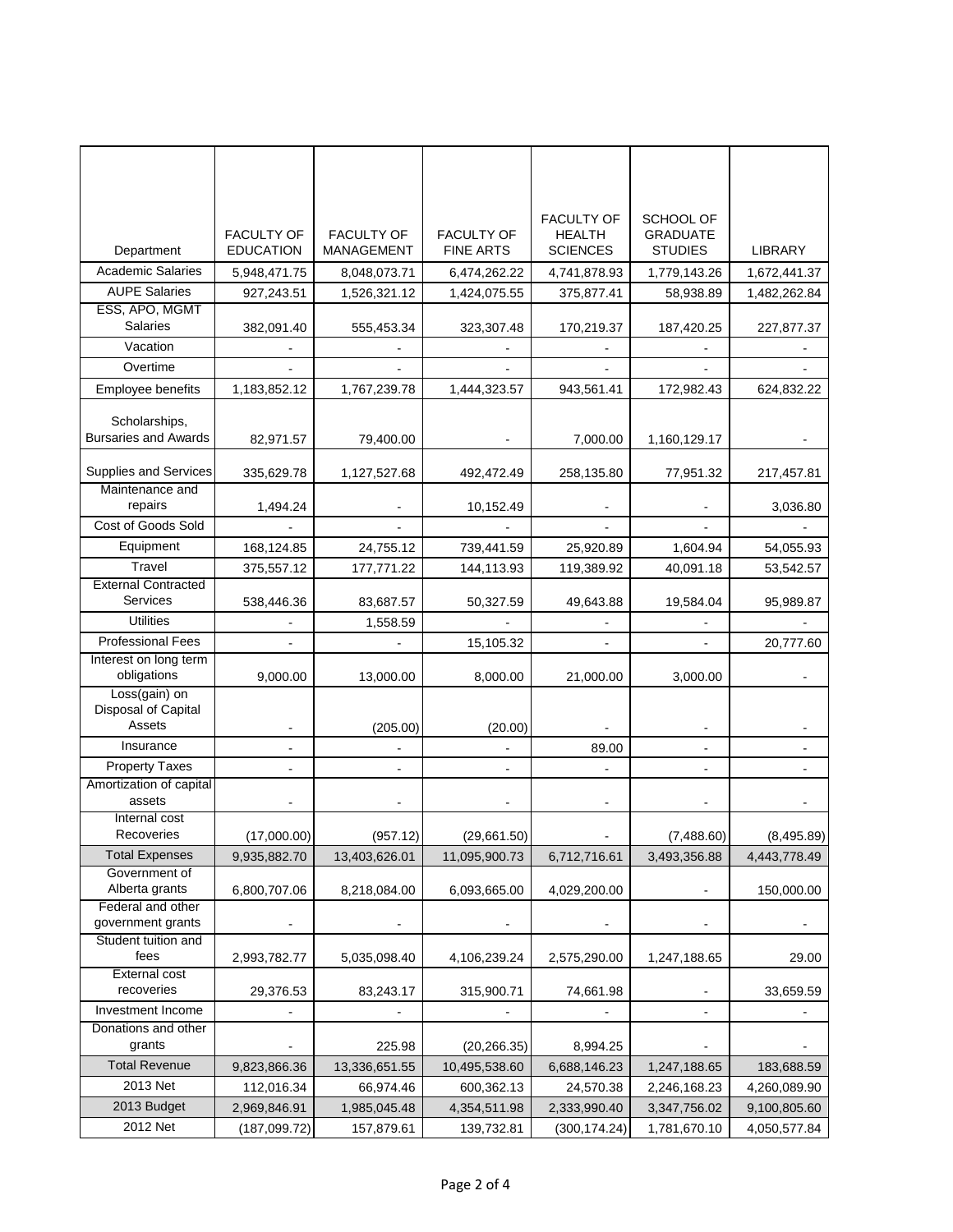|                                        | <b>REGISTRAR'S</b>                  | <b>RESEARCH</b>          |                  |                    |                 |                  |
|----------------------------------------|-------------------------------------|--------------------------|------------------|--------------------|-----------------|------------------|
|                                        | <b>OFFICE AND</b><br><b>STUDENT</b> | AND<br><b>INNOVATION</b> | <b>HUMAN</b>     | <b>INFORMATION</b> | <b>HOUSING</b>  | <b>FINANCIAL</b> |
| Department                             | <b>SERVICES</b>                     | <b>SERVICES</b>          | <b>RESOURCES</b> | <b>TECHNOLOGY</b>  | <b>SERVICES</b> | <b>SERVICES</b>  |
| <b>Academic Salaries</b>               | 189,227.97                          | 484,410.99               |                  |                    |                 |                  |
| <b>AUPE Salaries</b>                   | 2,366,914.95                        | 336,990.34               | 135,410.31       | 2,488,537.16       |                 | 1,025,354.40     |
| ESS, APO, MGMT                         |                                     |                          |                  |                    |                 |                  |
| <b>Salaries</b>                        | 2,844,985.34                        | 690,471.15               | 1,977,220.98     | 1,814,883.54       |                 | 1,261,141.74     |
| Vacation                               |                                     |                          |                  |                    |                 |                  |
| Overtime                               |                                     |                          |                  |                    | ÷               |                  |
| Employee benefits                      | 1,122,125.80                        | 271,388.99               | 404,307.88       | 862,745.74         | ä,              | 486,100.34       |
|                                        |                                     |                          |                  |                    |                 |                  |
| Scholarships,                          |                                     |                          |                  |                    |                 |                  |
| <b>Bursaries and Awards</b>            | 5,440.00                            |                          |                  |                    |                 |                  |
| Supplies and Services                  | 1,041,110.52                        | 230,558.65               | 117,965.99       | 489,409.86         | 16,448.19       | 98,812.58        |
| Maintenance and                        |                                     |                          |                  |                    |                 |                  |
| repairs                                | 1,034.91                            |                          |                  | 25,803.94          | 29,207.35       |                  |
| Cost of Goods Sold                     |                                     |                          |                  |                    |                 | 208,158.46       |
| Equipment                              | 39,563.22                           | 15,285.50                | 13,633.03        | 594,369.91         | ÷,              | 7,604.69         |
| Travel                                 | 145.447.91                          | 129,895.96               | 16,524.97        | 83,818.61          |                 | 15,444.37        |
| <b>External Contracted</b>             |                                     |                          |                  |                    |                 |                  |
| Services                               | 174,551.69                          | 88,655.04                | 51,470.90        | 1,211,922.12       |                 | 20,495.88        |
| <b>Utilities</b>                       |                                     |                          |                  |                    | ä,              |                  |
| <b>Professional Fees</b>               | 2,974.79                            | 4,999.97                 | 184,542.75       | 175,704.74         |                 | 9,867.36         |
| Interest on long term                  |                                     |                          |                  |                    |                 |                  |
| obligations<br>Loss(gain) on           |                                     |                          |                  |                    | ۰               |                  |
| Disposal of Capital                    |                                     |                          |                  |                    |                 |                  |
| Assets                                 |                                     |                          |                  | (51, 845.16)       |                 |                  |
| Insurance                              | 3,493.12                            | 102.00                   |                  |                    |                 |                  |
| <b>Property Taxes</b>                  |                                     |                          |                  |                    |                 |                  |
| Amortization of capital                |                                     |                          |                  |                    |                 |                  |
| assets                                 |                                     |                          |                  |                    |                 |                  |
| Internal cost<br>Recoveries            |                                     |                          |                  |                    |                 |                  |
|                                        | (62, 579.83)                        | (168, 650.00)            | (13,000.00)      | (1,422,874.96)     |                 | (210, 194.11)    |
| <b>Total Expenses</b><br>Government of | 7,874,290.39                        | 2,084,108.59             | 2,888,076.81     | 6,272,475.50       | 45,655.54       | 2,922,785.71     |
| Alberta grants                         | 150,563.00                          |                          | 3,188.50         | 12,084.00          |                 |                  |
| Federal and other                      |                                     |                          |                  |                    |                 |                  |
| government grants                      |                                     |                          |                  |                    |                 |                  |
| Student tuition and                    |                                     |                          |                  |                    |                 |                  |
| fees<br><b>External cost</b>           | 427,796.00                          |                          |                  |                    |                 |                  |
| recoveries                             | 239,451.79                          | 62,411.76                | 265,559.02       | 332,906.87         |                 | 3,820.21         |
| Investment Income                      |                                     |                          |                  |                    | $\blacksquare$  |                  |
| Donations and other                    |                                     |                          |                  |                    |                 |                  |
| grants                                 |                                     | 67,406.72                |                  |                    |                 |                  |
| <b>Total Revenue</b>                   | 817,810.79                          | 129,818.48               | 268,747.52       | 344,990.87         |                 | 3,820.21         |
| 2013 Net                               | 7,056,479.60                        | 1,954,290.11             | 2,619,329.29     | 5,927,484.63       | 45,655.54       | 2,918,965.50     |
| 2013 Budget                            | 8,851,070.82                        | 4,289,947.67             | 3,062,733.63     | 12,056,654.79      | 45,655.54       | 3,209,294.36     |
| 2012 Net                               | 6,628,984.20                        | 1,729,710.78             | 2,444,589.59     | 5,507,290.19       | 11,116.44       | 2,804,318.88     |